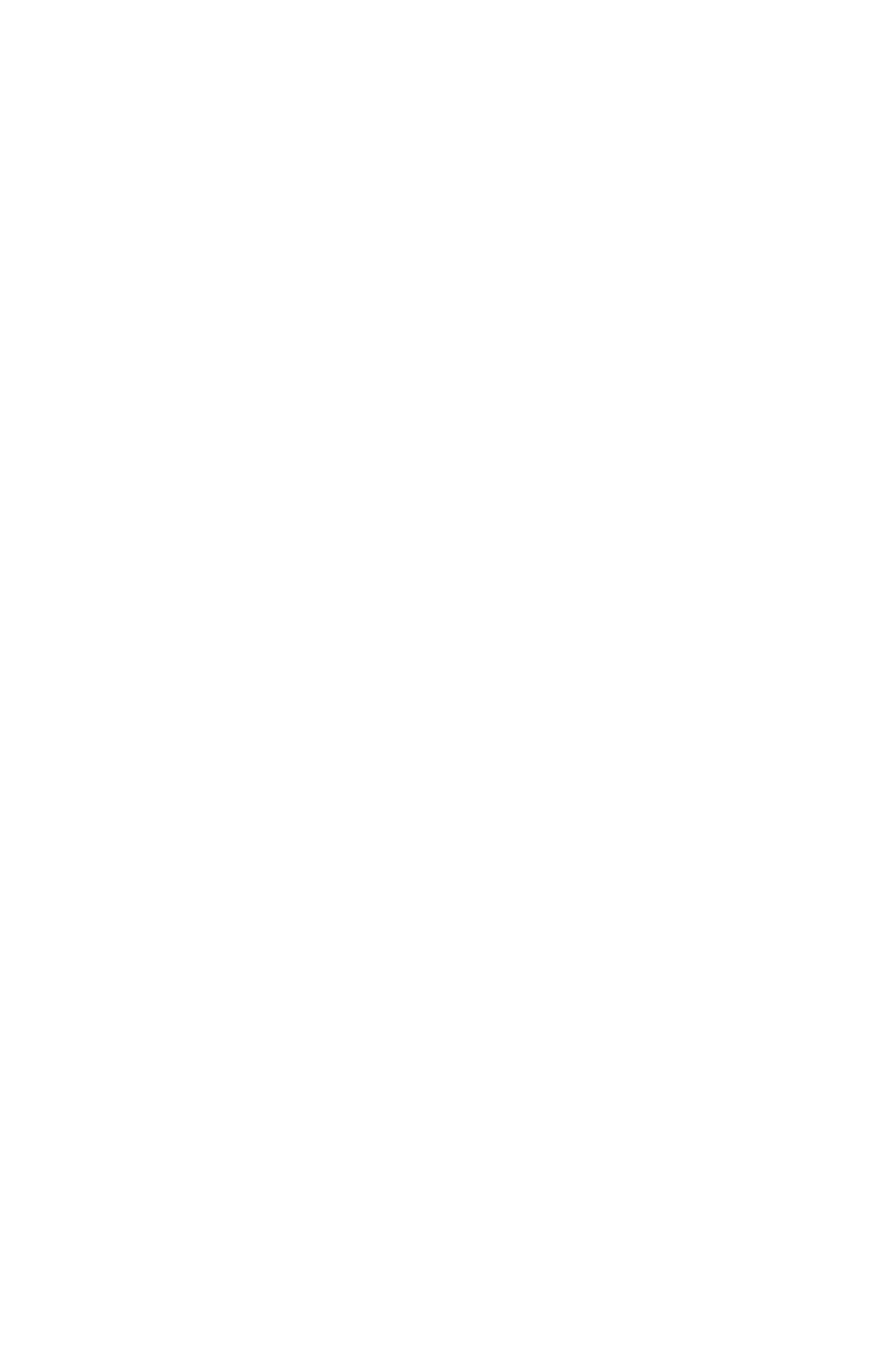## PROCEEDINGS

## OF THE

## State Board of Gducation,

NORMAL, ILL., DEC. 15, 1875.

eThe State Board of Education met as per adjournment, and was called to order at 10 o'clock A. M., by the President, S. W. MouL-TON.

*Jliembers Present:* S. W. Moulton, B. G. Roots, W. H. Green, T. R. Leal, R. S. Canby, J. C. Knickerbocker, Jos. Carter, E. A. Gastman, C. F. Noetling, C. Goudy, E. L. Wells, Geo. C. Clark, W. H. Hill, and S. M. Etter--14.

Absent: N. E. Worthington-I.

By request, President Edwards appeared and read his semi-annual report, which follows:

## *To the Board of Education of the State of Illinois:*

GENTLEMEN: The number of students in attendance during the present term has been as follows: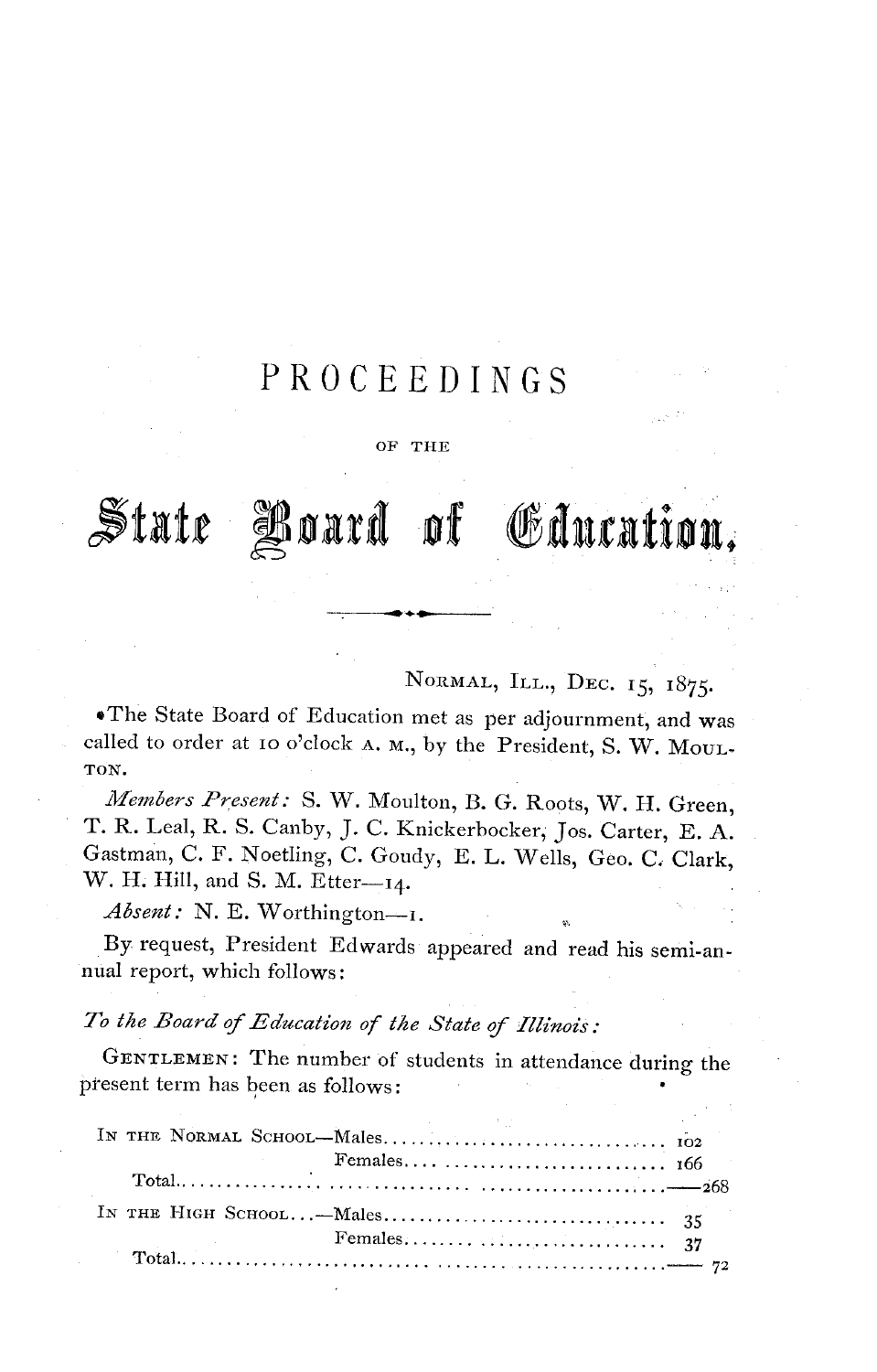#### **INSTRUCTORS.**

There has been during the term an increase of one in the number of instructors. This has been a great help. It has enabled us to reduce somewhat the size of the classes, and to give to each student more personal attention than was formerly possible. A still larger addition to the Faculty would be useful. In years past we have suffered much from the crowds of pupils, and from the consequent necessity of large classes. This has had the effect of diminishing the moral power of the school.

My opinion is that Miss Wakefield, the added member of the faculty, has done her work successfully. She seems to have secured the respect of the pupils, and there is no doubt that she has labored faithfully as a teacher.

Miss Miller, according to the vote of the Board, has been confined to the teaching of Drawing. She has taught two classes in the Normal, one in the Grammar School, and two in the Primary School. Her work has been a benefit to the pupils, and her influence in the school has been good.

Mr. W. S. Mills has been employed as the teacher, or rather the disciplinarian, of the Grammar School. In this work he has certainly shown himself successful. In discipline, he is good-natured, but exacting and effective, and the effect of his work is seen in the improved order among the pupils during the recesses, and at other times, in the halls.

Mrs. Carter, in the Primary School, has been in a high degree faithful and thoughtful. Some of the pupil-teachers she has greatly helped. As the matter appears to me it will be wise for the Board to continue her services.

I speak of these teachers by name because they are newly em-

4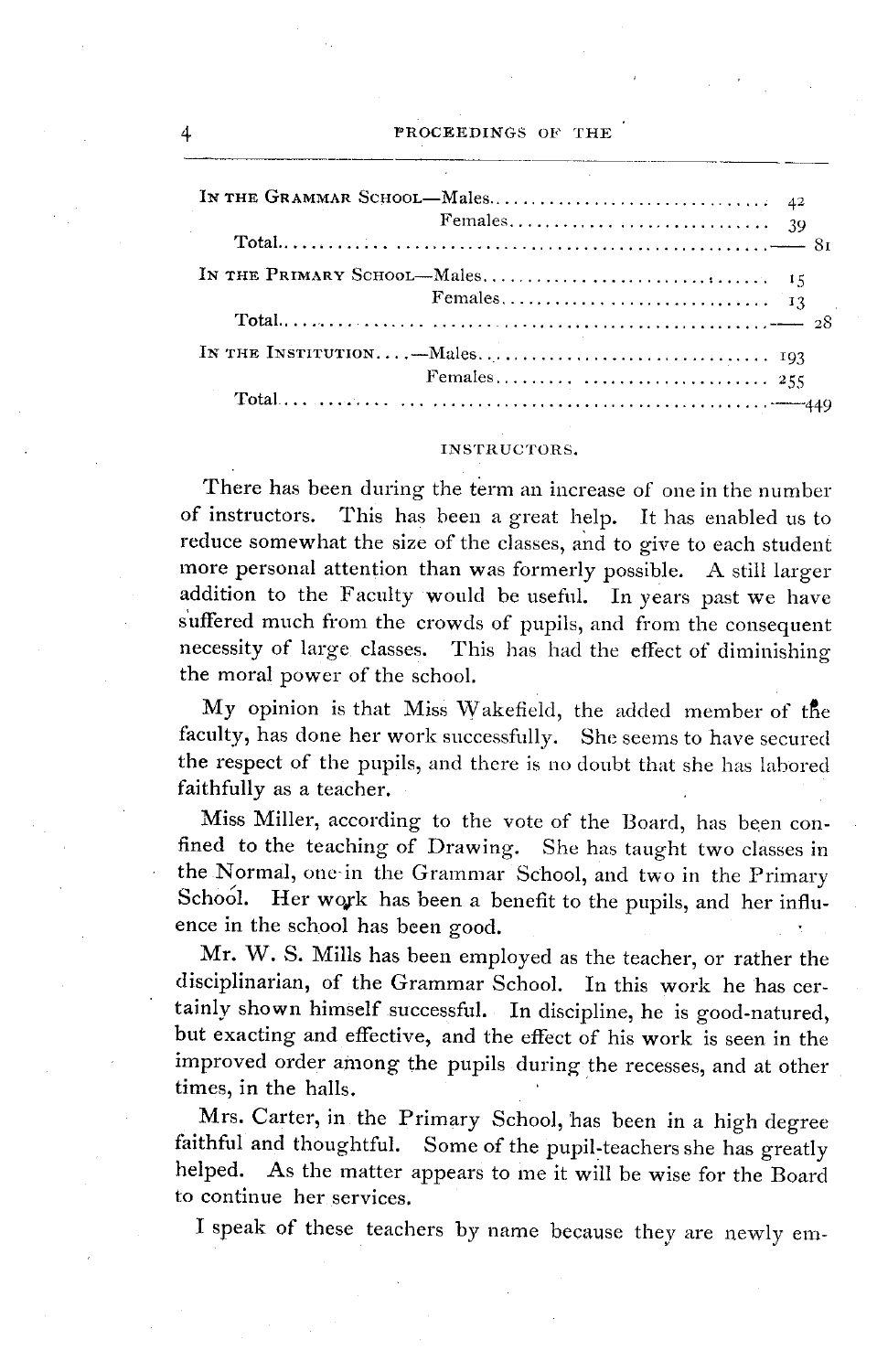## BOARD OF EDUCATION.

ployed. But excellence of work is by no means confined to these. I am confident that never, in the history of the institution, has the teaching imparted been so good, and the moral influence wielded so healthful. Both the Normal and High Schools are doing their work faithfully, ably and effectually.

## TRAINING DEPARTMENT.

The Training Department continues as useful and effective as heretofore. I think the Board should by all means continue this work, and it could fall into no better hands than those that are now conducting it.

#### **REPAIRS.**

During the vacation and the first part of the term, repairs were made upon the building, as authorized by act of the legislature. I have kept full account of all moneys drawn and used for that purpose. The floors, which were done under the immediate direction of the Committee on Buildings and Grounds, were finished in time for the opening of school. But the roof, which was let by the job to Kniseley & Co., of Chicago, and which, by contract was to be finished by Sept. 6, was not completed until October. All the work seems to have been well done. Now, for the first time in fourteen years, the house is covered by a water-tight roof, and the floors offer a firm resistance to the foot, and are capable of being kept clean. There is a balance of funds left over on the Roof Fund of \$655 86; but Knisely  $\&$  Co. are not fully paid; on the Floor Fund of \$I44 *47.*

Other repairs are greatly needed. The steps at the south or front door are much dilapidated, and the Board have, undoubtedly, the means of doing all that is needed in this respect.

When the new boiler was set up, the escape pipe for steam was inserted into one of the chimneys on the north side of the building in such way that the chimney forms a continuation of the pipe. The consequence is that the bricks absorb the moisture so as to endanger the wall. An order has been given for the lengthening of the pipe to the top of the chimney, at a cost, I think, of about seventy-five dollars. The mechanic has delayed the doing of the work, but it ought to be done soon.

5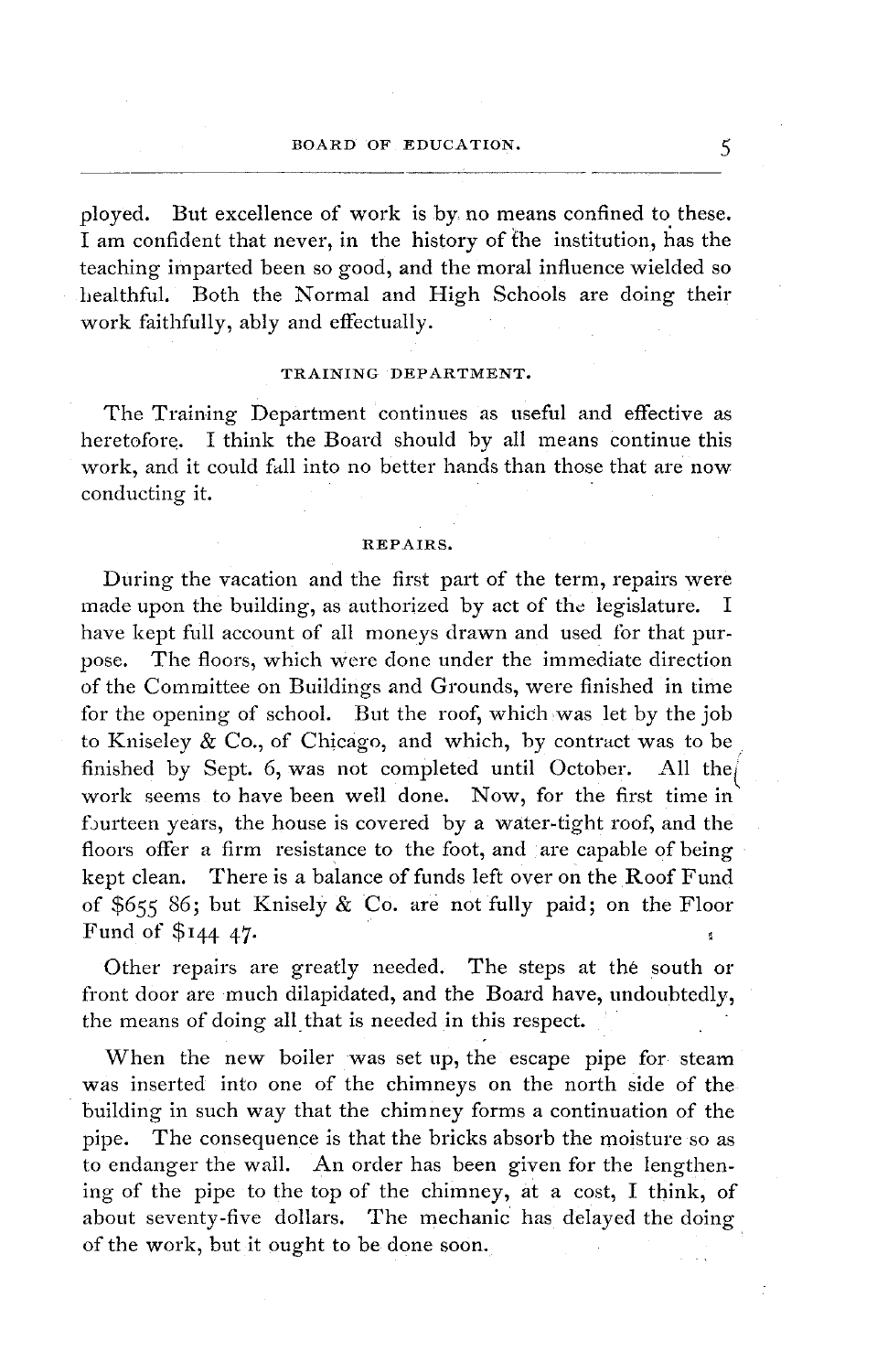On account of the frequent leakage of the old roof, the plastered ceilings of the society rooms were greatly injured, and needed to be entirely renewed. This has been done at an expense of ninetythree dollars.

Some time after the roof was to have been completed by Knisely & Co., but while a large part of it was stripped and exposed to the weather, the building was drenched by a severe rain. Among other injuries, the grand Steinway piano in the large hall was rendered unfit for use. It was taken down and sent to New York for repairs, as the work could not be done at a nearer distance. The cost at New York will be about two hundred dollars, and the freight charges both ways will be about fifty dollars more. The piano will be worth, when repaired, about twelve hundred dollars, which is more than it was worth before the accident; but I think it would be just for Kniseley  $\&$  Co. to bear part of the expenses.

## BUILDINGS AND GROUNDS.

To secure the proper care of the buildings and grounds will require the utmost vigilance on the part of the school authorities. Not only the careless habits of pupils, but also the loose notions prevailing in the community about public property, make it necessary to exercise continuous and urgent care to keep the fences from being broken down, the grass from being trodden, and the trees and buildings from being injured.

## NATURAL HISTORY SCHOOL.

I call the attention of the Board to the report hereto annexed, of the proceedings of the Natural History School, the first session of which was held during the late long vacation. Its results were very gratifying, and the enterprise is worthy of your care.

## PROGRESS **OF THE** SCHOOL **IN** FOURTEEN YEARS.

The progress of the Institution for the last fourteen years may be shown by several facts. For the school year 1861-'62, the number of pupils catalogued in the Normal School was 152. The number for 1874-'75 was 467; a gain of 207 per cent. The number catalogued in the entire Institution during the former year was 285; during the latter year was 779; a gain of 171 per cent.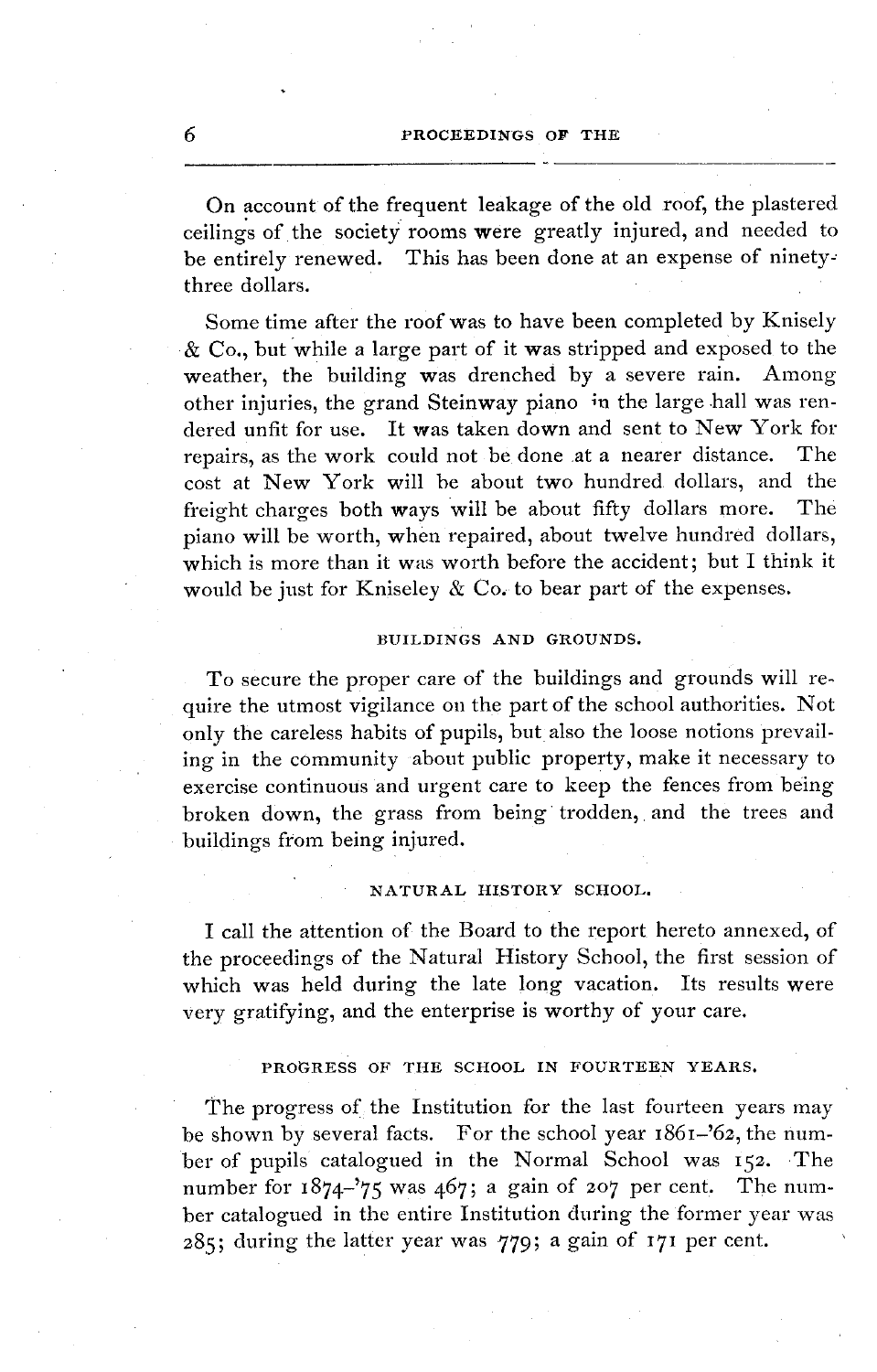## BOARD OF EDUCATION 7

The amount annually appropriated by the legislature at.that time was \$I2,445 99. For the current period it is \$27,200; a gain of more than 18 per cent. The income from the Model School at that time cannot be determined from documents within my reach, but for the years  $1862-63$  it was \$1,778 20. Last year it was \$4,488 04; a gain of I52 per cent. It will be observed that the gain in appropriations, large as that is, falls far below the gains in the number of pupils, or in the income from the Model School. believe it to be true that the amount appropriated to this school has been for many years far in excess of the amount appropriated to any other Normal School in the United States; and yet our numbers have been so large that the amount per capita has been less here than in several other institutions.

There has also been vast progress in respect to the number of our pupils found teaching and superintending, especially in positions of importance. At that time very few of those educated here were thus employed. Now they are so numerous as to form almost a majority of all educational associations in the State. The total majority of all educational associations in the State. number known to be teaching or superintending last year was 777. Of those employed in Illinois ten were county superintendents, two were instructors in the Southern Normal University, two were professors in the Industrial University, one was a teacher in the Peoria County Normal School, and two were members of this Board. Besides these there were many superintendents and principals of high schools. Of those in other States, there were two county superintendents in Iowa, four principals of schools in St. Louis, one of them a branch high school, and the others large grammar schools; one principal of the city high school in Hanribal, Mo.; one teacher in the State Normal School in Castine; Maine; one city superintendent, Denver, Col.; one principal, Milwackee, Wis.; one high school principal, Warsaw, N. Y.; two prefessors in the State Normal School, Terre Haute, Ind.; one professor in State Normal School, San Jose, California; two professors in the State University, Fayetteville, Ark.; one professor in the State Normal School, Cape Girardeau, Mo.; one city superintendent, Little Rock, Arkansas.

I believe the school is now exerting a wider and more beneficient influence than ever before; and I believe further, that its power for good has only begun, and that with the funds at its disposal, and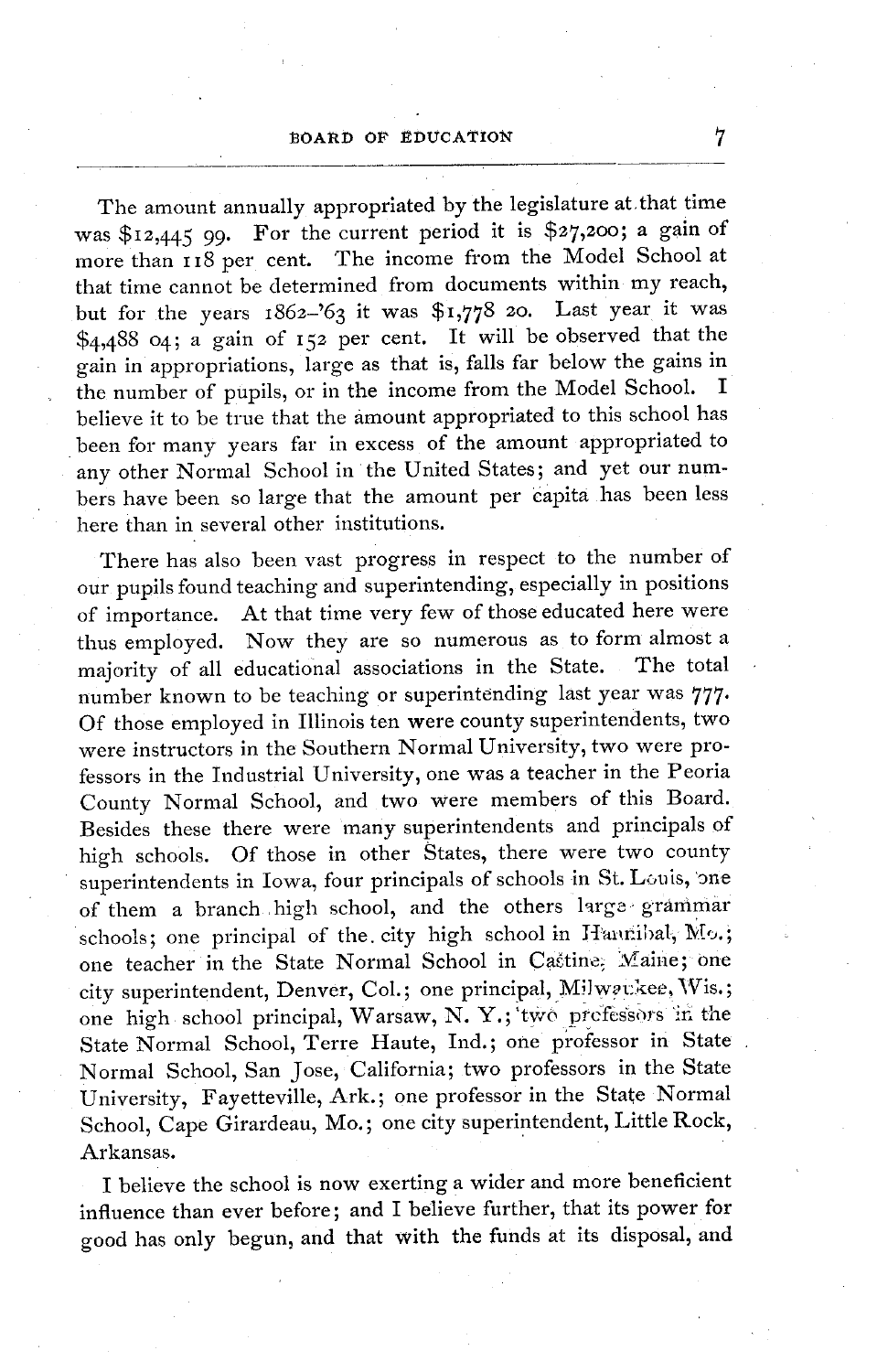the impulse already gained by way of momentum, it may be made to produce grander results in the coming years than any yet achieved by it.

All of which is respectfully submitted.

## RICHARD EDWARDS.

## **NORMAL NATURAL HISTORY SCHOOL.**

The first session of the Normal School of Natural History closed on the eleventh of August. The term was an extremely successful one in every respect except the financial (such schools can never be made to "pay,") and marks, we think, the beginning of a new and hopeful era in the public school work.

The methods of teaching in natural history apply everywhere, to all study of things and their relations; and likewise, more or less directly to all studies calculated for the culture of the generalizing faculty; so that any improvement of these methods has a far wider significance than might at first appear. That the old methods are capable of an improvement amounting almost to a revolution, we think no one will deny who has witnessed the results of the four weeks' work at Normal.

The school differed, in some notable respects, from its Penikese predecessor. The work was definitely planned beforehand to meet what seemed to be the most urgent needs of the teachers of the State; and the courses of study thus laid down were adhered to throughout. While the leading idea was that of *metocd,* and the leading object to give practice in the peculiar processes of scientific investigat'oh, it was not forgotten that, to the average teacher, a genera! knowledge of the whole is of more value than a special knowledge of a very little. The specimens selected for study were therefore, typical ones, and the dissections and examinations were so planned and conducted that the chief facts demonstrated were true, not of the species or genus only, but of the whole classes or subkingdoms, or else furnished notable exceptions to general statements about these larger groups. Agassiz is reported as saying that twenty well selected dissections would made one very good general zoologist. It would take nearly as many as this to make one thoroughly acquainted, as a *specialist,* with even a single

8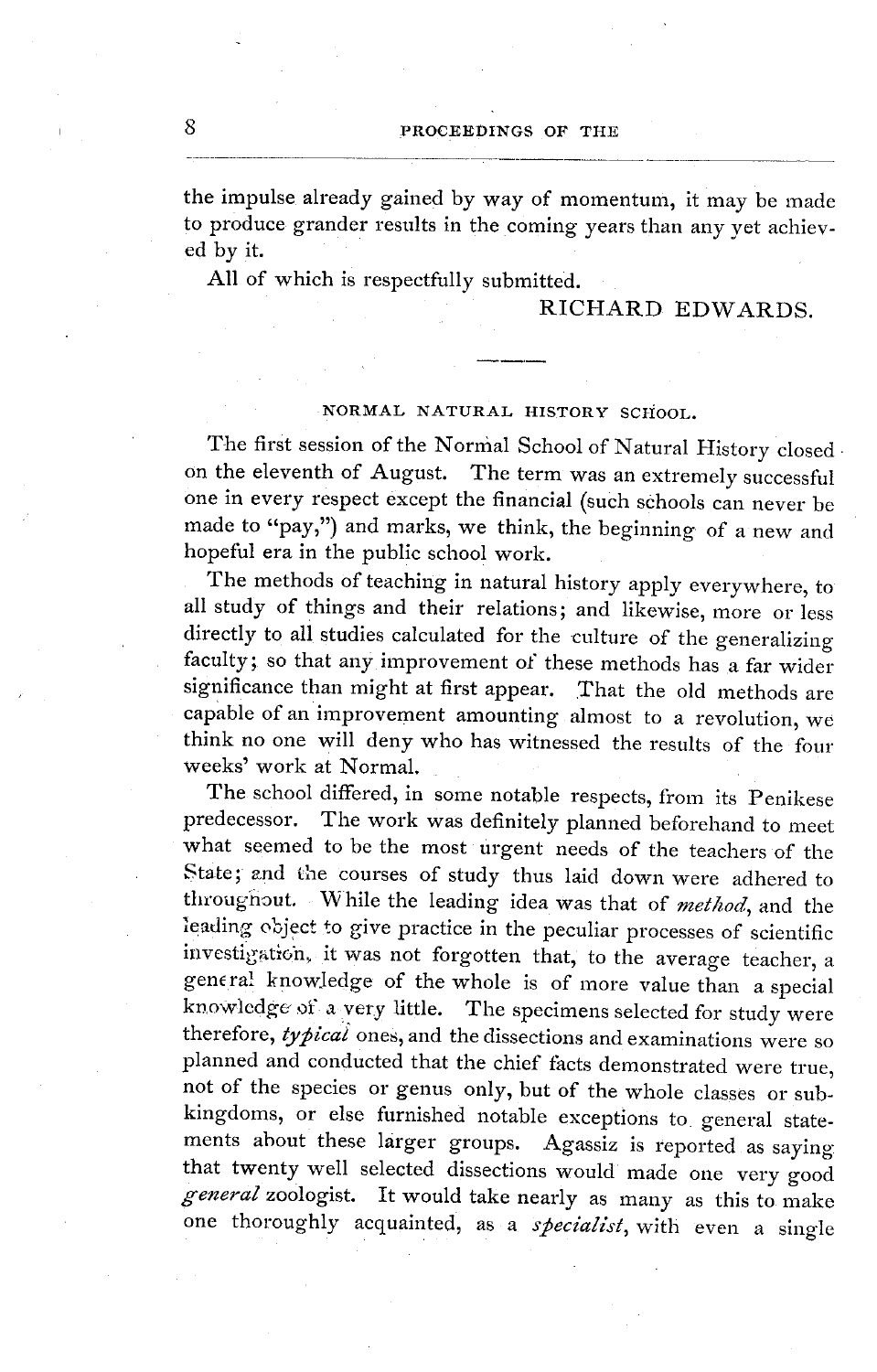## BOARD OF EDUCATION. 9

animal. That the course, as arranged, was found profitable, was shown by the fact that, although every opportunity was offered the students to do special work by dropping some part of the general course, only two or three availed themselves of this provision.

The material for dissection was abundant, varied and extremely well selected. The fresh water specimens were obtained from Lake Michigan and the Illinois River, and the marine animals were collected, as needed, along the New England coast. Of the latter, it was asserted by former students of the school of Agassiz that a greater variety was furnished at Normal than was to had at Penikese itself. An agreeable surprise to the school was the arrival from Naples of a supply of the famous *amphioxus,* obtained through Dr. Wilder. Specimens were furnished for dissection, and several were taken away by the students.

A summary statement of the work actually done during the four weeks, together with an outline of the plans proposed for the coming summer, will be of general interest. The laboratory work was made, throughout, the basis of the course, and the lectures were designed chiefly to explain and complete the knowledge gained with the scalpel and the microscope. The study of the anatomy of vertebrates included careful dissections of amphioxus, of the ganoid and common fishes, and the sharks and skates, turtles, serpents, frogs and salamanders; and birds and mammals.

Invertebrate zoology was illustrated by dissections of star-fishes, brittle stars, sea-urchins, "sand-dollars," and "sea-cucumbers," among the radiates; earth worms, marine worms, brachiopods and ascidians among the "vermes;" lobsters, craw-fishes, crabs, beetles and caterpillars among the articulates, and the river mussel, several species of marine gasteropods and the common squid, among mollusks.

Besides these dissections of typical animals by the class, many alcoholic preparations and other specimens were presented for their examination.

The study of entomology was especially provided for. The time available was much too short for a full treatment of this subject, but the class was taught the characters of the orders of insects, and then afforded abundant practice in the determination of the genera in the most prominent of these. For this purpose a hundred copies of Dr. LeBaron's outlines of entomology were obtained from the Sec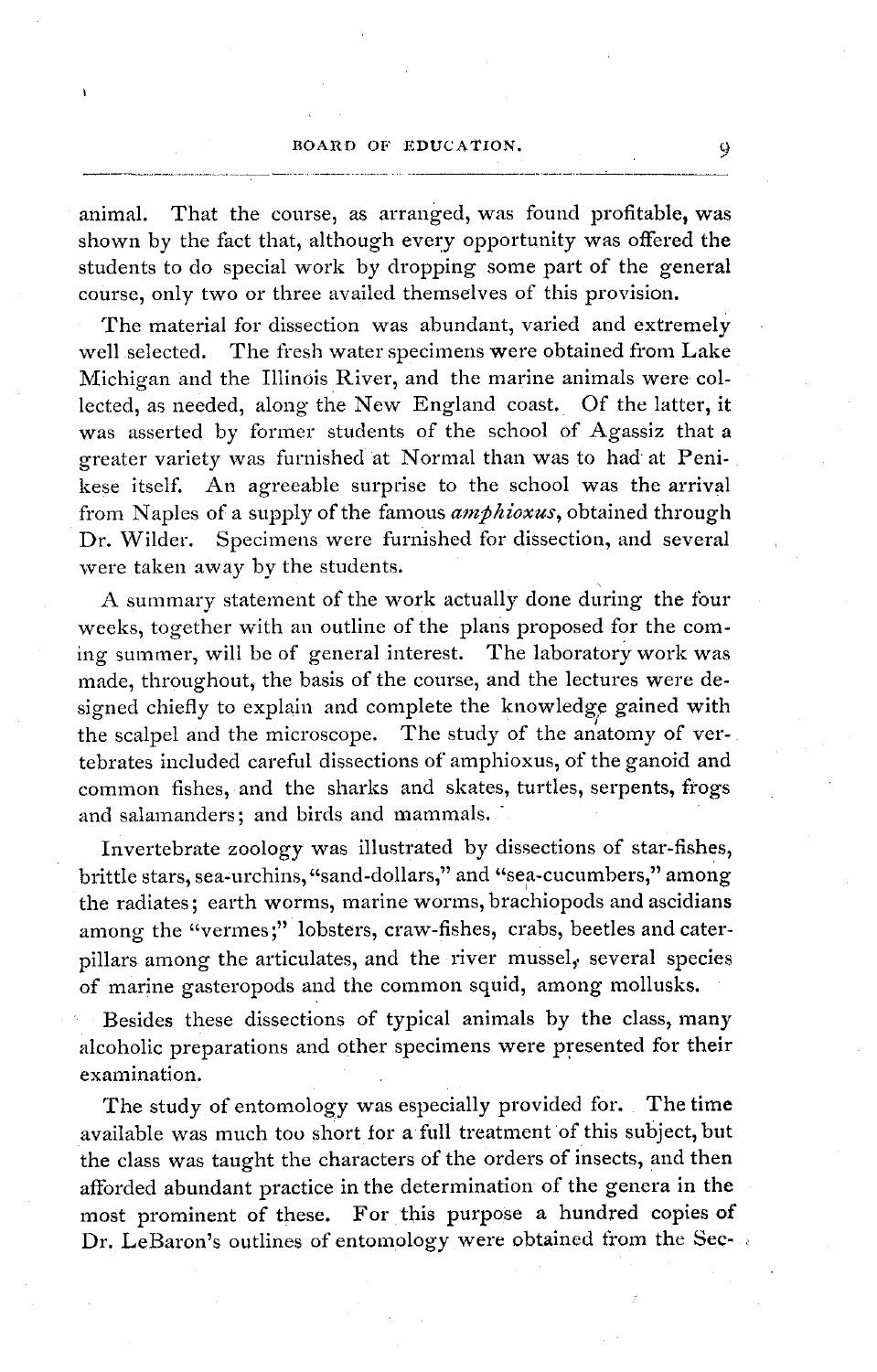retary of State, and keys to the genera of the orthoptera, hemiptera, and lepidoptera were prepared especially for the class by Profs. Thomas and Forbes. The work done in this department was highly profitable and satisfactory. About seventy species of flowering plants were analyzed by the botany classes, representing some forty different orders.

In structural and cryptogamic botany, the microscopes were in constant use. A key to the larger fungi was compiled by Prof. Burrill, and about half the session was given to these important but difficult and little-known forms of vegetable life. The remainder was devoted to the ferns, mosses, algae, etc., and to the study of the structure and development of plants. The students were incidentally taught to use the microscopes, to mount objects, and to demon strate important structures and processes.

Considerable work was also done in ornithology, including the preparation of specimens.

The class was divided into sections; each section working "in concert" on the same thing at the same time under the guidance of an instructor; and the programmes were so constructed that each student might do the work of the entire course.

The lectures, thirty in number, were delivered one and two a day, and were brought into close relation to the laboratory work. Exceptions to this rule we're lectures upon the development of animals and upon the protozoa, and the two concluding lectures by Dr. Wilder, delivered in the Opera House at Bloomington, upon "Rudimentary and temporary organs," and "Antero-posterior symmetry." All were profusely illustrated by specimens, charts, diagrams and blackboard drawings.

The instructors were as announced in the preliminary circulars. Dr. Wilder could be present during only the latter half of the term and the work on vertebrate zoology was conducted by Mr. Forbes during the first two weeks.

It will be seen that the amount of work done was tremendous, and yet it was so new, so varied, and, intrinsically, so interesting, that the students found themselves refreshed and rested rather than worn out, at the end of the term.

The class has separated delighted with the result of the work, and anxious to continue it in the future and the executive committee have the proud satisfaction of knowing that nothing has been un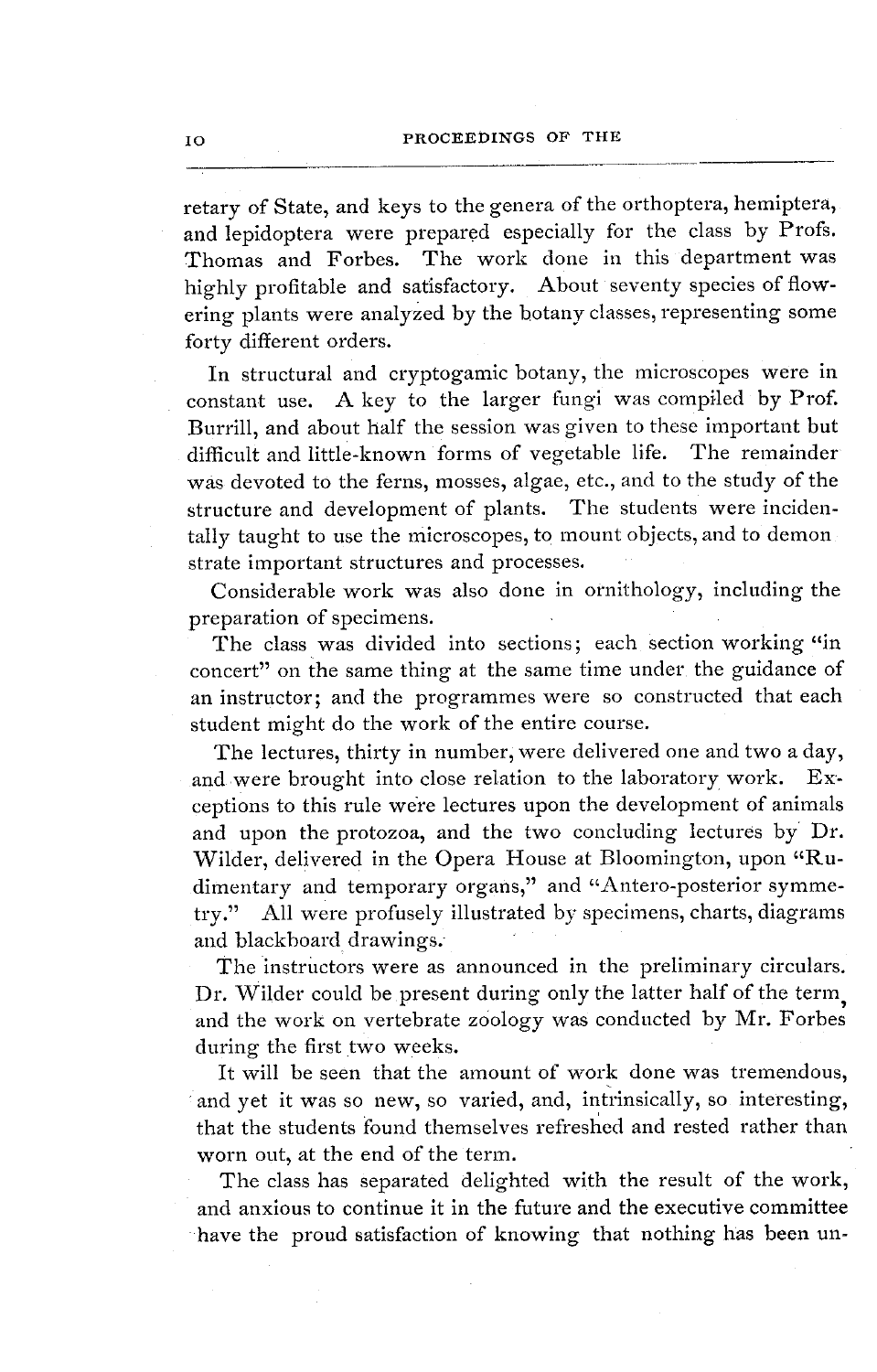dertaken which has not been fully accomplished, and nothing promised which has not been performed.

All specimens for dissection and study were furnished at the expense of the museum of the State Natural History Society at Normal. We hope that the liberal policy pursued by this institution towards the schools of Illinois, will not be forgotton. The museum deserves the active aid of every teacher and of every school in the State; and indeed it must have more of this if its work is to continue.

Unless some unlooked-for hindrances arise, a class of a hundred will be organized next summer, the studies of geology and chemistry will be added to the list, and the session will be extended to six weeks instead of four.

The semi-annual report of the President, on Contingent Fund, was also presented, and referred to the Committee on Finance:

## CONTINGENT FUND

|  |  |  | In account with R. EDWARDS. |
|--|--|--|-----------------------------|
|--|--|--|-----------------------------|

| 1875.                |                 |    |                             |                    |                                                                               | IJR. |       |
|----------------------|-----------------|----|-----------------------------|--------------------|-------------------------------------------------------------------------------|------|-------|
| $\lceil$ une 30.     |                 |    |                             |                    | To amount paid Wm. Ramseycare Library \$                                      |      | 500   |
| $\mathcal{U}$        | 30.             | Tо | $\mathbf{u}$                | $\mathfrak{c}$     | 44                                                                            |      | 500   |
| $\epsilon$           | 30.             | То | $\epsilon\epsilon$          | $\epsilon$         | $\iota\iota$<br>Chas. O. Drayton $\dots\dots\dots\dots$<br>$\boldsymbol{\mu}$ |      | 500   |
| $\ddot{\phantom{a}}$ | 30,             | Tо | $\mathfrak{c}\mathfrak{c}$  | $\iota\iota$       | 44<br>46                                                                      |      | 10 00 |
| $\mathfrak{c}$       | 30.             | Τо | $\ddot{\phantom{a}}$        | u                  | $\pmb{\mathcal{U}}$                                                           |      | 500   |
| July                 | 5,              | Tо | $\mathfrak{c}\mathfrak{c}$  | $\mathfrak{c}$     | $\mathfrak{c}\mathfrak{c}$<br>Geo. W. Dinsmore                                |      | 500   |
| 46                   | 5,              | To | $\ddot{\phantom{0}}$        | 44                 | A. F. Dickinson, stamps                                                       |      | 4 00  |
| $\epsilon\epsilon$   | 8,              | To | 34                          | $\epsilon\epsilon$ | $\mathsf{Toshua}$ Kelley, police service                                      |      | 12 00 |
| $\mathfrak{c}$       | 9,              | Тo | $\mathfrak{c}\mathfrak{c}$  | $\epsilon$         | Sumner Laughlin, mowing weeds                                                 |      | 787   |
| $\pmb{\epsilon}$     | 15,             | То | $\mathfrak{c}$              | и                  | D. Watkins, painting and glazing                                              |      | 14 25 |
| $\iota\iota$         | 21,             | Тo | $\epsilon$                  | $\iota\iota$       | Bloomington P. O. box rent, etc                                               |      | 2 40  |
| $\boldsymbol{\mu}$   | 23,             | Tо | $\boldsymbol{\mathcal{U}}$  | $\sim$ 40          | Amos Kemp, binding books                                                      |      | 17 25 |
|                      | $\frac{1}{3}$ , | Tо | $\epsilon$                  | ш                  | Andrus Bros, organ rent                                                       |      | 10 00 |
| Aug. 9,              |                 | Тo | 11                          | 46                 | $C. L.$ Howard, envelopes                                                     |      | 25    |
| $\mathbf{u}$         | II,             | Tо | $\mathcal{U}$               | 44                 | Am. Express Co                                                                |      | 50    |
| $\mathfrak{c}$       | 13,             | Tо | $\boldsymbol{\mathfrak{c}}$ | и                  | A. F. Dickinson, wrappers, etc                                                |      | 824   |
| 46                   | 27,             | To | 11                          | ш                  | A. Jameson, express                                                           |      | 280   |
| Sept. II,            |                 | Tо | $\alpha$                    | ш                  | H. L. Boltwood, Knight's Hist. Eng                                            |      | 16 00 |
| $\epsilon$           | 11,             | То | $\epsilon$                  | $\boldsymbol{\mu}$ | David B. Gould, directory                                                     |      | 400   |
| $\ddot{\phantom{0}}$ | 14,             | Tо | $\alpha$                    | 44                 | A. F. Dickinson, stamps, etc                                                  |      | 618   |
|                      | $\mu$ $\tau$    | ጥል | $\mathbf{u}$                | ш                  |                                                                               |      | 200   |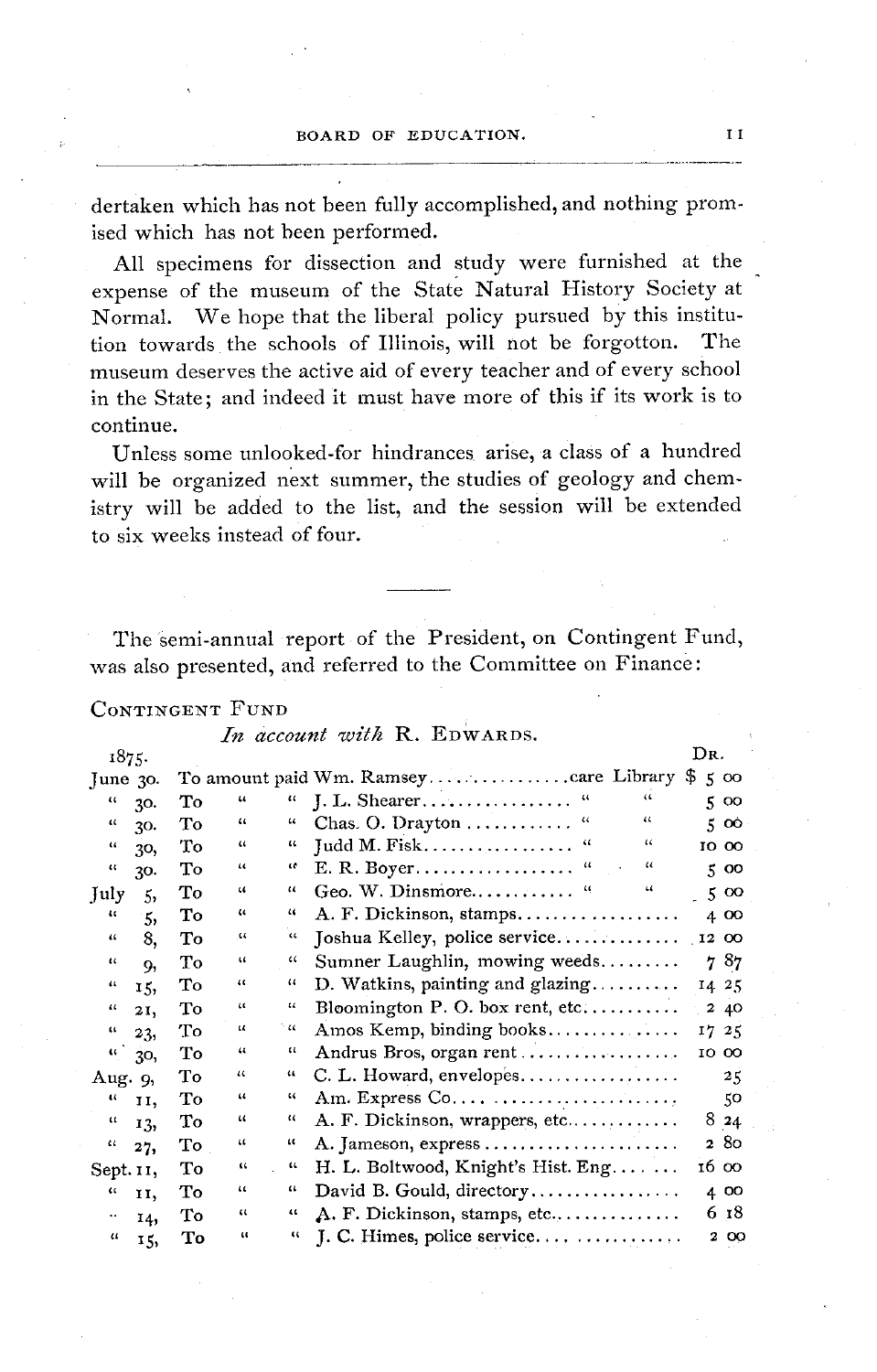|                             |     |     |              |                            | Sept. 16, To amount paid Schoolmaster Co., adver'g | 12 00           |
|-----------------------------|-----|-----|--------------|----------------------------|----------------------------------------------------|-----------------|
| ш                           | 29, | То  | 461          | $\mathcal{U}$              | C. L. Howard, stationery                           | 885             |
| Oct. 15,                    |     | Tо  | $\mathbf{G}$ | "                          | Robert Warnock, mowing weeds                       | 10 50           |
| 46                          | 16. | То  | 44           | 66                         | Mrs. VanBuskirk, scrubbing                         | $1 - 25$        |
| 44                          | 16, | To  | 44           | ш                          | C. M. Martin, scrubbing                            | 3 75            |
| 44                          | 16. | Tо  | $\alpha$     | $\mathfrak{c}\mathfrak{c}$ | A. F. Dickinson, stamps, etc                       | 4 12            |
| $\mathbf{14}$               | 18, | Tо  | 4            | G.                         | Joseph Martin, scrubbing                           | $2^{2}$         |
| $\mathfrak{c}_\mathfrak{t}$ | 25, | Тo  | 44           | œ                          | McClun, Holder & Co., revenue stamps               | 2 00            |
| $\zeta\zeta$                | 25, | Tо  | t¢.          | ЪE.                        | Geo. F. Dick, box rent and stamps                  | 115             |
| 44                          | 39, | Tо  | $\alpha$     | 44                         | G. W. Strope, repairing piano                      | 3.50            |
| Nov.                        | -3, | To  | 46           | ٠.                         | Hadley Bros. & Kane, maps, etc                     | 31 60           |
| ζĹ                          | 6,  | Тo  | 44           | 44                         | A. F. Dickinson, stamps                            | 100             |
| 46                          | 6,  | To  | u            | ٤ś.                        |                                                    | $1$ $10$        |
| $\mathcal{C}_{\mathbf{t}}$  | 10. | Tо  | 44           | 44                         | Moses Warren, 13th vol. Am. Cyc                    | 6 00            |
| $\cdot u$                   | 11, | Tо  | 44           | и                          | Mrs. Martin, scrubbing                             | 7.50            |
| 44                          | 15, | Tо  | u            | 44                         | H. L. Baltwood, Statistical Atlas                  | 16 20           |
| 4¢                          | 18, | Tо  | 66           | 66                         | E. C. Hewett, maps                                 | 15 00           |
| 44                          | 20, | Tо  | ш            | $\ddot{\phantom{0}}$       | A. F. Dickinson, stamps                            | 100             |
| ٠.                          | 22, | To  | $\alpha$     | 44                         | Mrs. VanBuskirk, scrubbing                         | I <sub>25</sub> |
| Dec. $6,$ .                 |     | To. | ٤í.          | ш                          |                                                    | 80              |
| и                           | 15, | Tо  | u            | $\mathfrak{c}$             | Wm. McCambridge, Jr., b'k keeper                   | 15 00           |
| $\lceil$ une 30,            |     |     |              |                            |                                                    | 63 96           |
|                             |     |     |              |                            |                                                    |                 |

PER CONTRA.

CR.

|--|--|--|--|--|

Balance due R. Edwards, Dec. 15, 1875...............  $\mathbf{r}$  $$5752$ 

On motion of S. M. Etter, the ledger and account books of the retiring President were submitted to the Committee on Finance, to be balanced and closed.

The resignation of President Edwards was read by Mr. E. A. Gastman, as follows:

#### To the Board of Education of the State of Illinois:

GENTLEMEN: I hereby tender to you my resignation of the presidency of the State Normal University, at Normal, to take effect on the first day of January, 1876.

Nearly fourteen years ago, you did me the honor to elect me to this responsible position, and the notice of election which was served upon me was signed by a gentleman who is still a member of the Board. And the same gentleman who was then your honored President, holds that position now. A third, who was then a prominent member, is now chairman of an important committee. Most of the other members of the Board have been such for some years, and have therefore been familiar with the history of the Institution during the most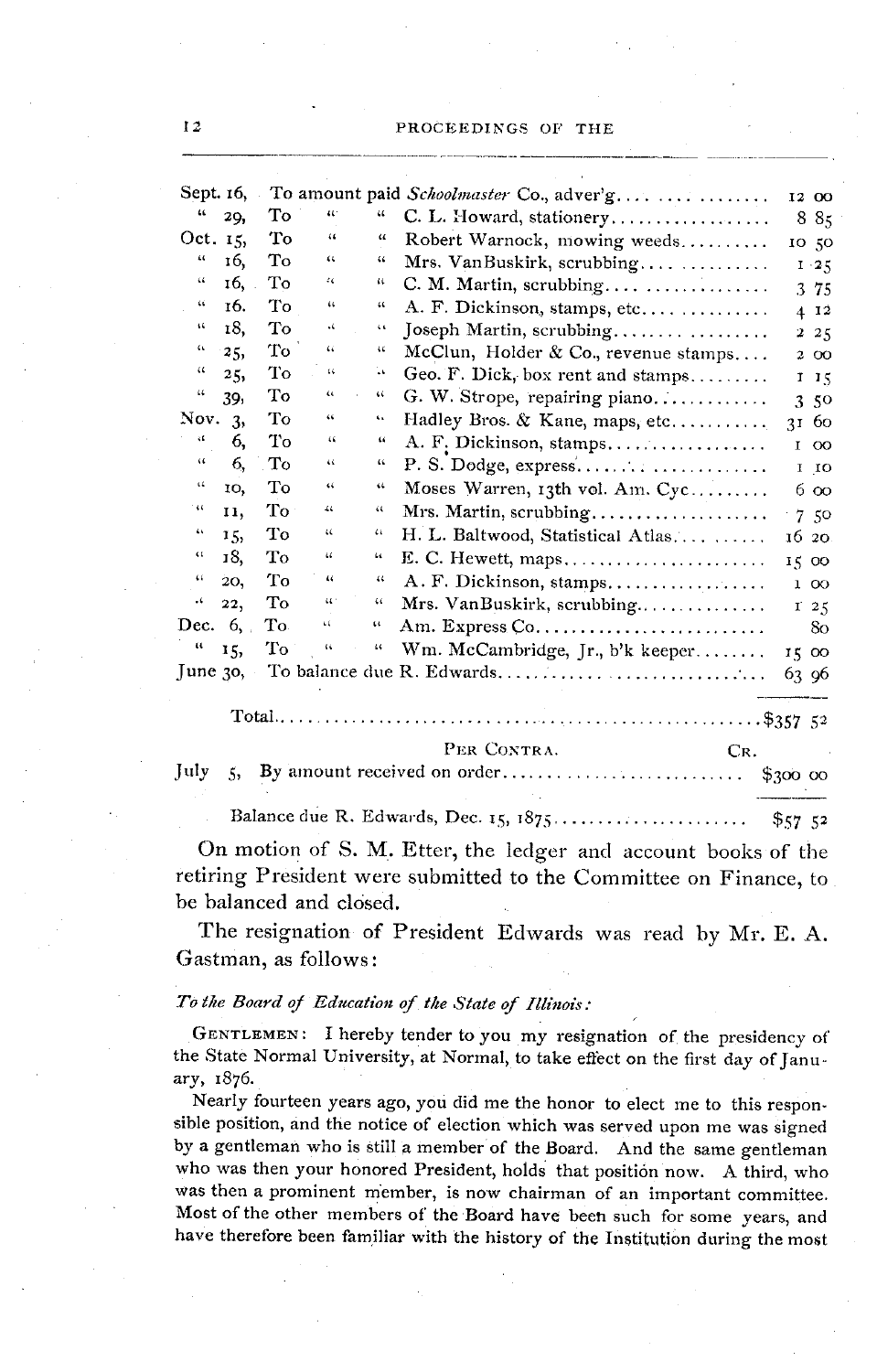important years of my connection with it. In giving up this important trust, therefore, I feel that I am surrendering it not only to the body, but almost to the very individuals who delivered it to me in June, 1862.

During all this time I have received at the hands of this Board, not only a generous and constant support in every measure set on foot for the benefit of the school, but from every member I have received the kindest courtesy, the memory of which will go with me through life.

I part from this noble Institution, and from you, gentlemen, with unaffected pain; and I assure you that whatever shall be in my power to do, by word or deed, for the Normal University, shall be gladly done.

Accept, gentlemen, this expression of my profound respect and sincere good wishes.

## RICHARD EDWARDS.

STATE NORMAL UNIVERSITY, ) Normal, Ill., Dec. 15, I875.

The resignation of President Edwards was referred to a special committee of three, consisting of Messrs. Green, Gastman and Etter.

B. G. Roots made a verbal report, concerning the drainage of swamp lands owned by the University in Jackson county; which was received and the committee continued.

Mr. Carter, chairman of the Committee on Buildings and Grounds, submitted the following report:

REPORT OF COMMITTEE ON BUILDINGS AND GROUNDS.

Your Committee on Buildings and Grounds respectfully report that in accordance with your resolution of June 29, last, they advertised as you directed for bids for roofing the University.

Bids were received from-

| H. H. Hewitt, Bloomington,                  | marked "A." |  |
|---------------------------------------------|-------------|--|
| A. Knisely & Co., Chicago,                  | marked "B." |  |
| J. W. Atkins, Chicago,                      | marked "C." |  |
| G. H. Reed & Bro., Bloomington, marked "D." |             |  |
| A. & E. Winters, Springfield,               | marked "E." |  |

Which are hereby respectfully submitted. That of A. Knisely  $\&$  Co., of Chicago, being the best bid, the committee visited Chicago, and being satisfied that they were responsible parties, contracted with them to do the work. They gave a bond of \$2,oo0 for the execution of the work to the satisfaction of the committee. This contract also is submitted, attached to their bid marked "B."

The tin is painted on the under side, and the double lock is used.

The work, which was to have been done by Sept, 5, was not completed till the IIth. Between the 5th and Iith there came a very heavy storm, and the roof being in an unfinished condition, the building was drenched with rain, and some damage was done to the plastering. The grand piano in the upper hall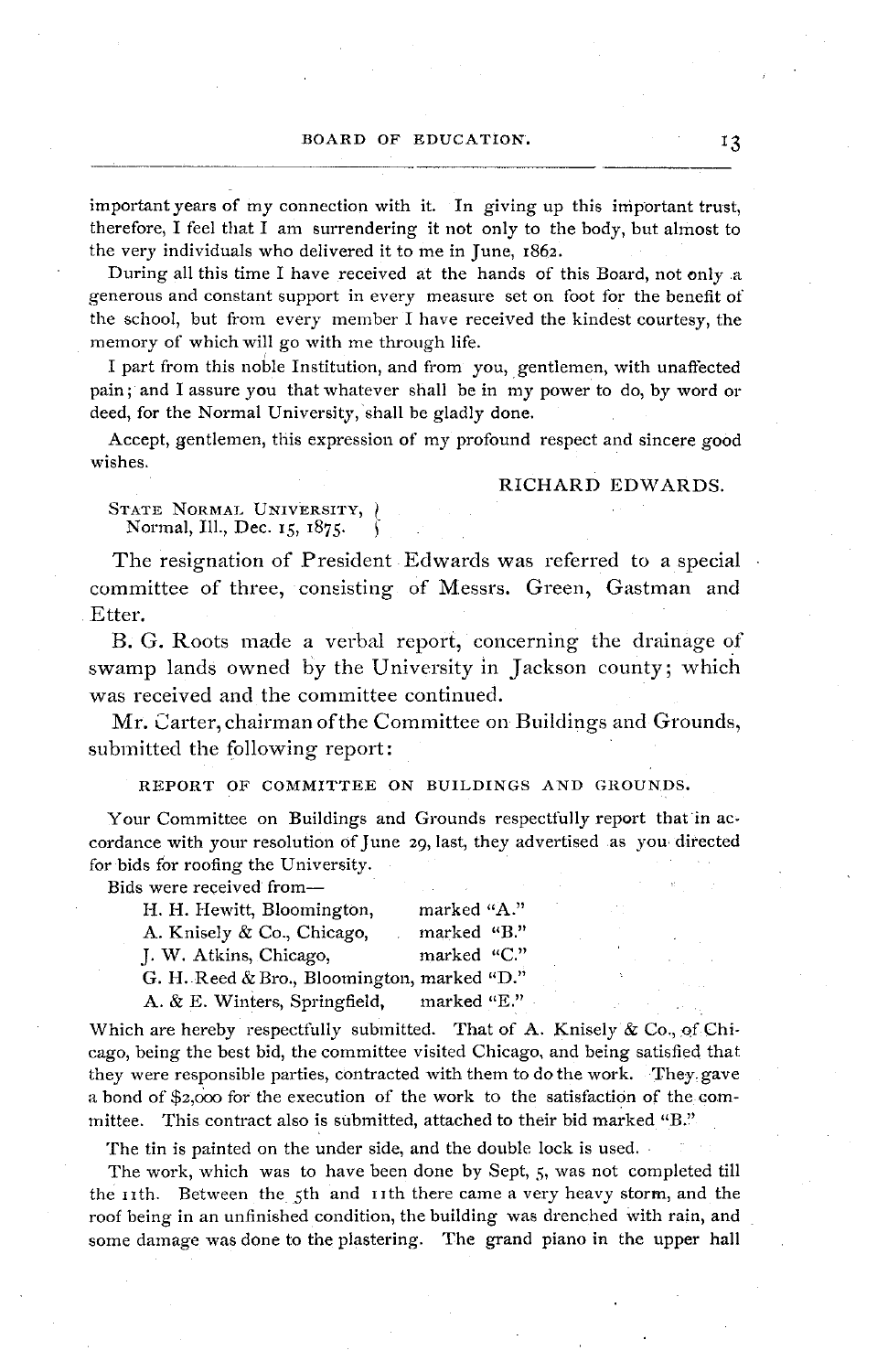was completely soaked, and it was necessary to send it to the factory in New York for repairs.

This committee asks instructions as to whether any money shall be withheld from Knisely & Co. on this account. Otherwise than this it is the opinion of the committee that A. Knisely  $\&$  Co. have done their work in a satisfactory manner. The work done by them amounts to-

|                                | $-$ \$1686 60           |  |  |
|--------------------------------|-------------------------|--|--|
| They have been paid\$1,250 00. |                         |  |  |
|                                | $\frac{1}{2}$ \$1253.50 |  |  |
|                                |                         |  |  |

Besides the work done by Knisely  $\&$  Co., the base of the tower, which was simply weather-boarded with flooring, has been tinned. The material used was the best of that removed from the roof. This work was done by mechanics hired by the day.

All the brackets around the projection of the roof and around the base of the dome are covered with tin, as also are the window-caps. Many of these were out of repair; such as needed it have been renewed and painted. The gables to the north and south also were in a very dilapidated condition and have been covered with new material. The large number of parts of the exposed wood work and tin work, which were renewed and repainted, made it necessary, in order that the building should not present a patched appearance, that the whole of the outside wood-work and tin-work be repainted. The committee therefore have had the whole outside af the building, except the brick walls, repainted with two coats of paint, and some of the most exposed parts with three coats. The roof, after being finished by the contractors, and the dome were also painted two coats. This was done by day's work. The material used being purchased by the committee, The best kinds of material were used in every case.

#### FLOORS.

Except in the halls on the lower floor, the whole of the floors of the first and second stories, and one room in the basement, have been relaid. New rostrums were built in the assembly room.

The four flights of stairs leading from the main halls to the Normal assembly room, have been covered with metal plates. All of this work has been done by mechanics hired by the day.

In paying for this work and for material used, the money has been drawn, in the regular way, upon orders signed by the President and Secretary of this Board, and accompanied by proper vouchers certified to by this committee. This committee has handled none of the money.

Which is respectfully submitted.

| J. CARTER,      |  |
|-----------------|--|
| D. G. ROOTS,    |  |
| C. F. NOETLING. |  |

I4

Committee.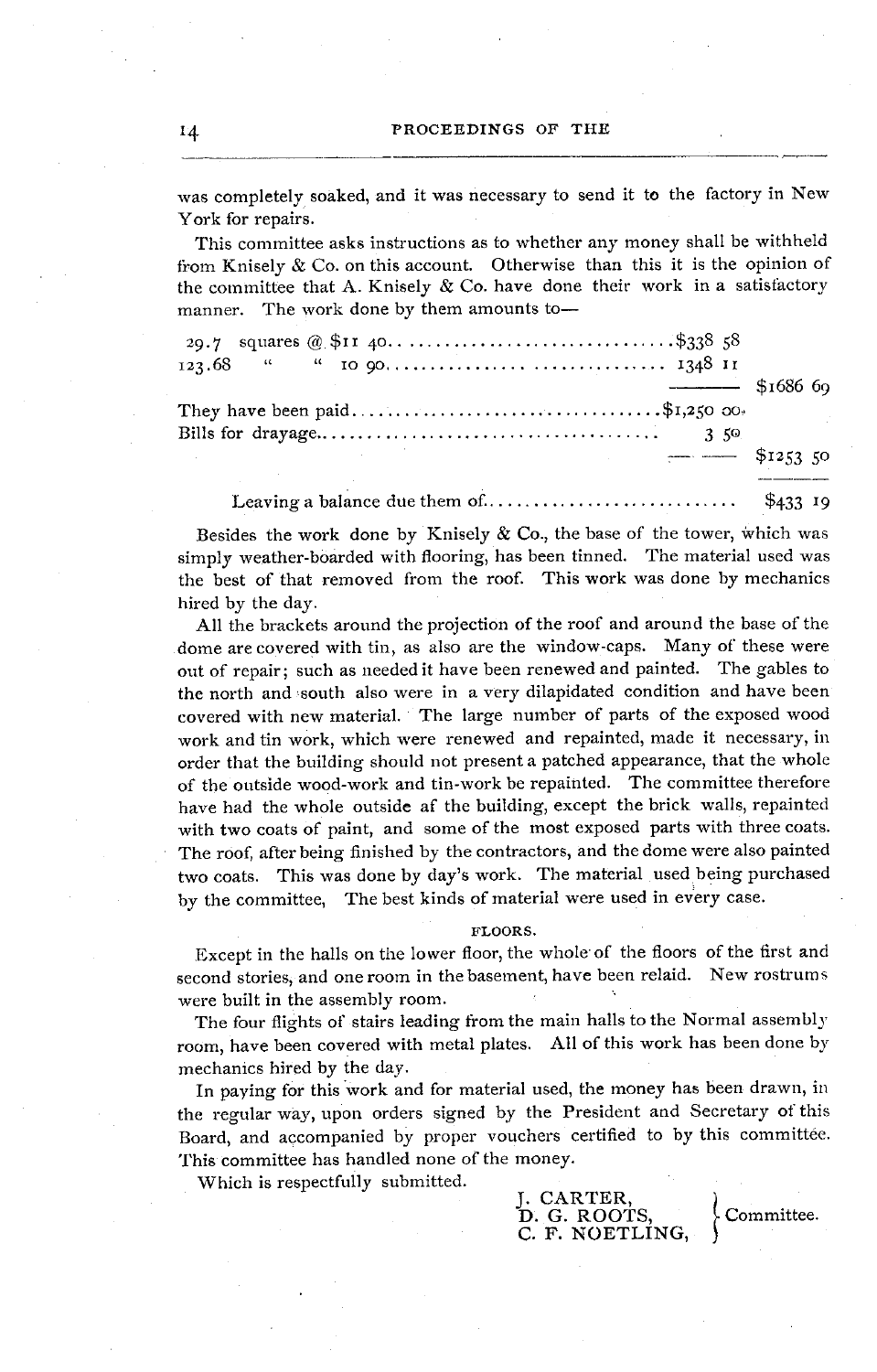On motion of Mr. Knickerbocker, the Committee on Buildings and Grounds were instructed to settle with the contractors for roofing by deducting \$I25 for damage done the piano through their neglect.

The following resolution was, on motion of Mr. Knickerbocker, adopted:

*Resolved,* That the Committee on Text Books and Course of Instruction cause to be prepared and printed with the proceedings of the present meeting of this Board a full list af all the text books used in all the departments of the University and the schools connected therewith.

Mr. Noetling, from the Committee on Buildings and Grounds, reported that rents of the lands belonging to the University were in judgments to the' amount of **\$I,ooo.** In addition, that there is \$350 which will soon be in judgments, and the prospect now is that all will soon be collected.

The Treasurer presented his report, which was referred to the Committee on finance.

The committee appointed to consider the resignation of President Edwards, reported that they had waited on him, and requested the withdrawal of his resignation, which he refused to do, giving as a reason that he had made an engagement for a year from January I, 1876-to which time he would serve -as President of the University. The committee recommended the acceptance of his resignation; which report was received, and after a prolonged discussion the resignation of President Edwards was accepted.

The Committee on Teachers asked instructions from the Board as to naming a permanent or temporary President at this time.

Judge Green presented the subjoined resolution:

*Resolved,* That in the opinion of this Board it is not expedient to elect a permanent President of the University until the regular meeting in June, I876.

Mr. Clark offered the following as a substitute:

*Resolved,* That the sense of this Board is, that it is expedient to elect a permanent President at this time, who shall assume his duties as soon as possible' and that a President *pro tempore* be appointed to discharge the duties of President until such time as the President elect can assume them.

The following amendment to the resolution of Mr. Clark was proposed: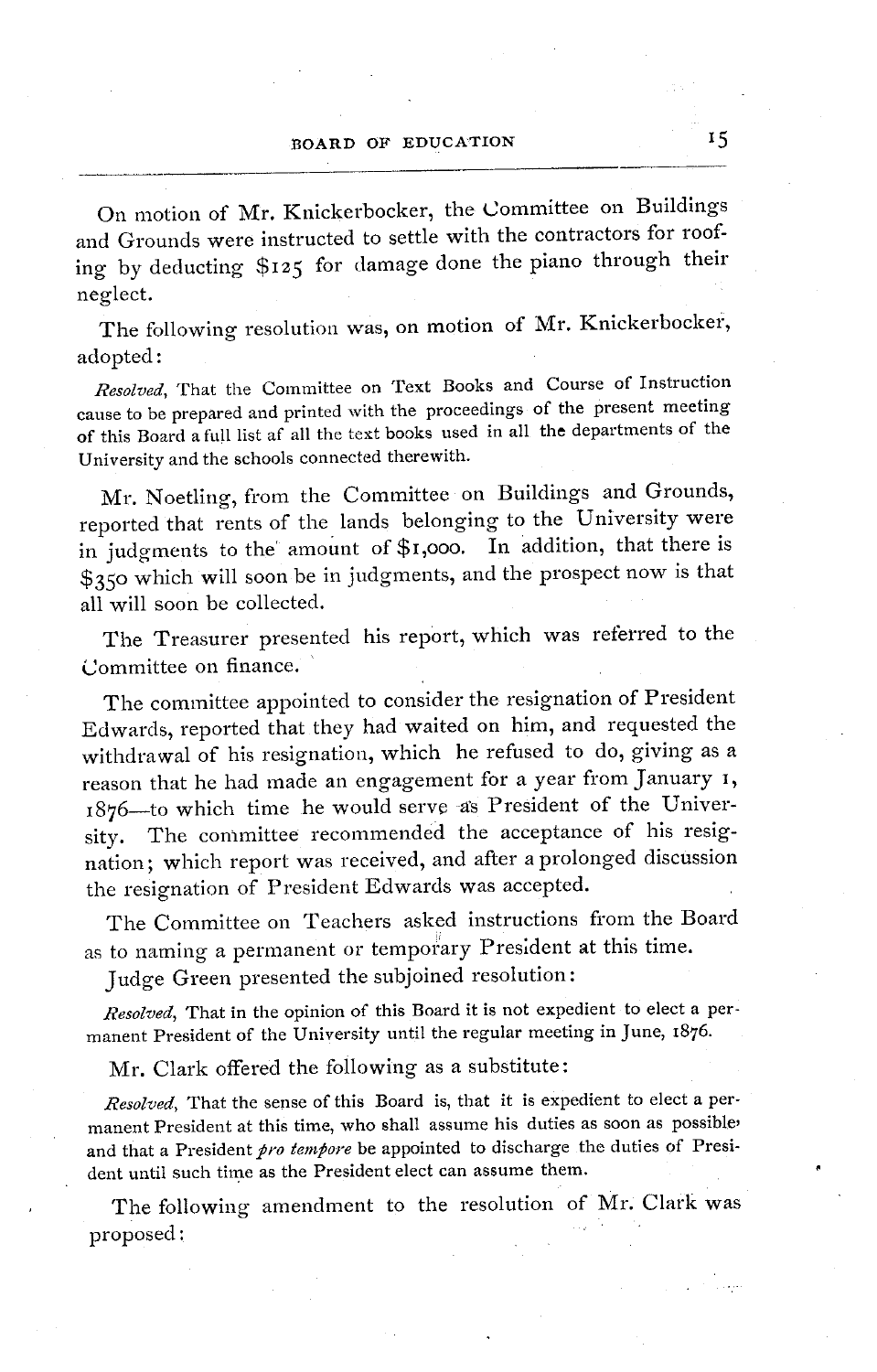*Resolved,* That when this Board adjourns it be to meet on the first Wednesday in March, 1876, and the special business of said meeting be the election of a President.

The resolution of Mr. Clark, as amended, was unanimously adopted.

The Committee on Teachers offered the following resolution:

*Resolved,* That Prof. E. C. Hewett be elected as temporary President of the Normal University, to serve until a permanent President is elected, and that he be paid the regular salary of President for such time as he holds the office.

> E. A. GASTMAN, E. L. WELLS, C. F. NOETLING.

## Laid on the table.

Mr. Goudy offered a resolution as follows:

The Auditing Committee having examined the record books, contingent and other accounts rendered by President R. Edwards, find there is due him at this date, Dec. 15, I875, \$II4 93, which is in full of all moneys received and disbursed by him during his connection with the Institution.

C. GOUDY,<br>T. R. LEAL,<br>J. C. KNICKERBOCKER, Auditing Committee

The Board adjourned to meet at two o'clock P. M.

## AFTERNOON SESSION.

The Board met as per adjournment at 2 o'clock P. M.

The resolution offered by the Committee on Teachers, was taken from the table.

Mr. Clark moved to amend by striking out the words "that he be paid the regular salary of the President," and inserting the words "The salary of the temporary President be fixed at the rate of \$2,500 per annum.

On motion of Mr. Etter, the amendment to the resolution was so amended as to fix the salary at the rate of \$3,000 per annum; when the resolution of the committee, thus amended, was adopted.

E. L. Wells, from the Committee on Mathematics and Sciences, made the following report: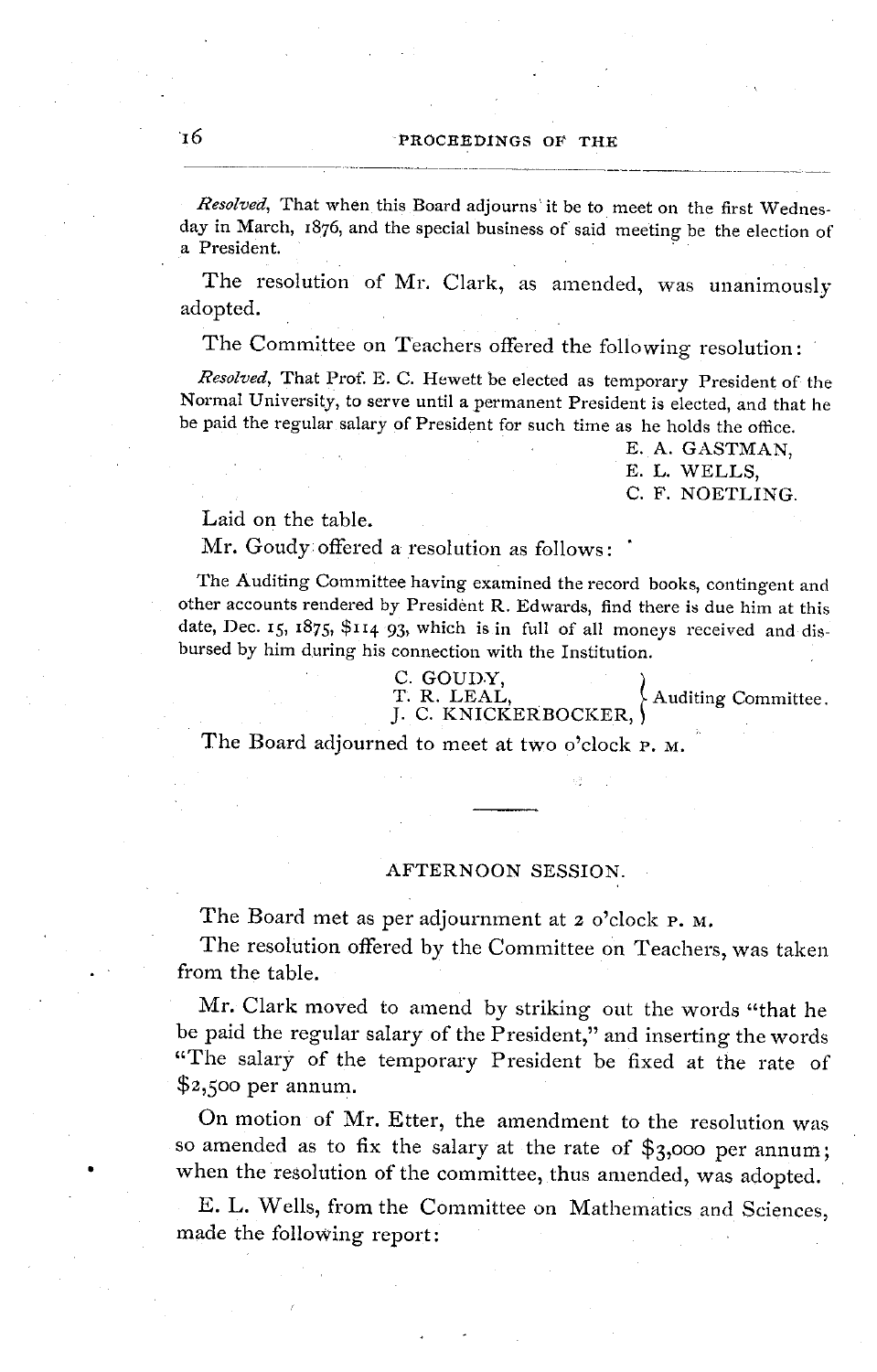Your Committee on Natural Science and Mathematics respectfully recommend the adoption of the following preamble and resolutions:

WHEREAS, Since the control of the Museum of the Illinois State Natural History Society was transferred to the State Board of Education, no general declaration has ever been made by this Board of the relations and policy of the Museum or of the purposes of the Board concerning it; and

WHEREAS, It seems desirable that the students and friends of science should know definitely and authoritatively the nature, scope, and promise of the work of said Museum, in order that they may intelligently co-operate with its officers for the promotion of the scientific interests of the State; therefore

*Resolved,* That we regard the Museum as a State institution, devoted to the prosecution of a natural history survey of the State, to the encouragement and aid of original research, and to the diffusion of scientific knowledge and habits of thought among the people.

That we consider it an important part of its work to supply collections of specimens to the public schools, so far as this can be done consistently with its own general interests; and especially to provide all needed facilities for the instruction of teachers in natural history, and in the most approved and successful methods of teaching the same; and

That we cordially invite the co-operation of the scientists of Illinois, offering them the free use of its collections, library and apparatus, and assuring them that whatever may be contributed to its cabinets or its funds, shall be used faithfully and impartially for the advancement of science throughout the State at large.

We further recommend-

ist. That \$i,ooo instead of \$800 be allowed for the expenses of the Museum for the current year.

2d. That the Committee on Text Books and Course of Instruction be requested to consider the propriety of giving the study of Zoology more time, and of placing it earlier in the course of instruction.

3d. That the Curator of the Museum be requested to prepare a collection of the specimens as he furnishes to the public schools of the State, and the 1\$300 such specimens as he furnishes to the public schools of the State, and the be appropriated to pay for the expense of the same.

E. L. WELLS,<br>C. GOUDY,  $\mathcal{L}_{\text{Committee}}$ . S. M. ETTER,

Adopted.

It was voted that a sum not to exceed \$300 be appropriated for the purpose of representing the Museum of Natural History of the University at the Centennial Exposition.

A bill of Mr. Carter for supervising amounting to \$ioo, was presented and allowed.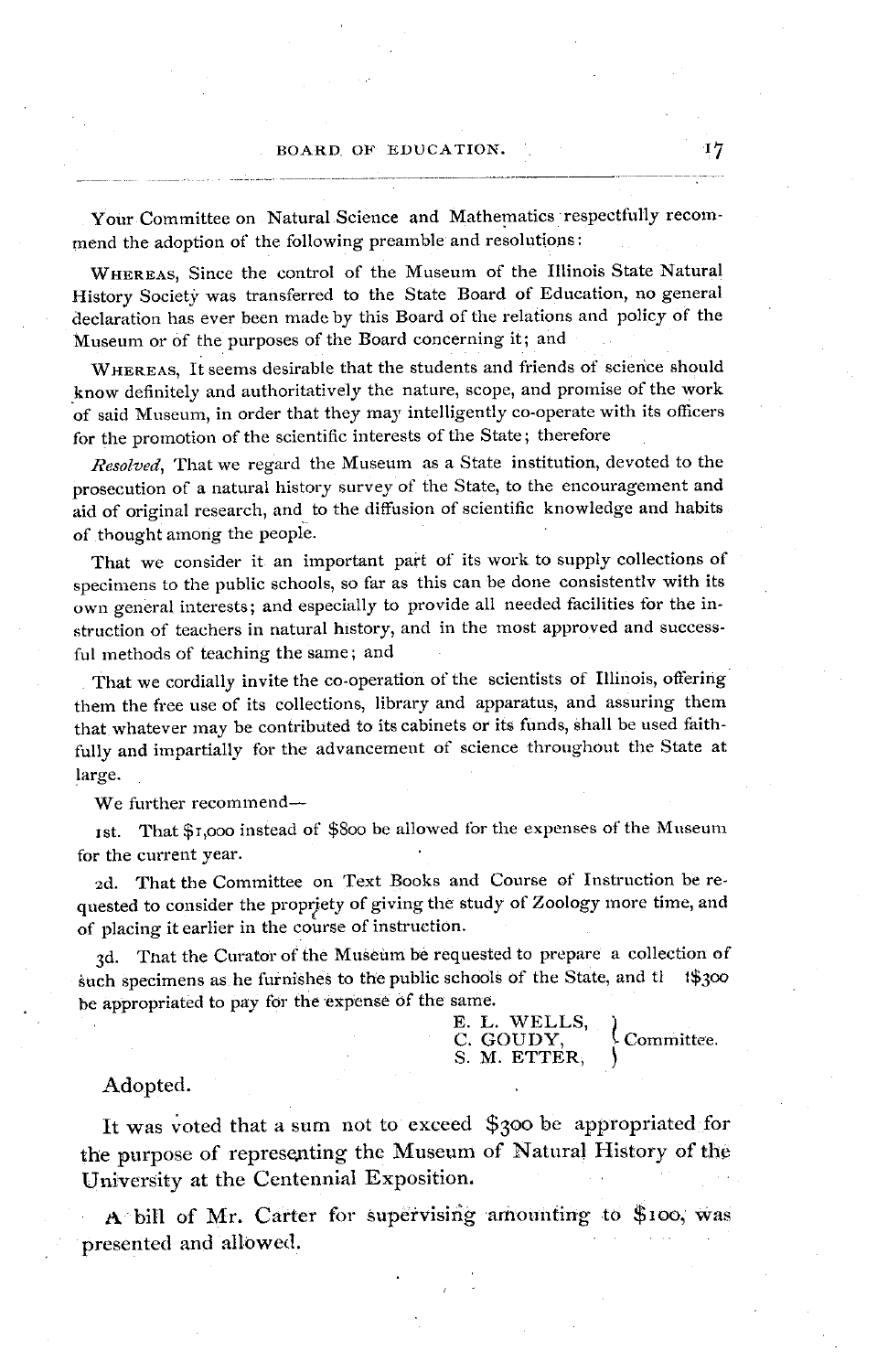Dr. Goudy, chairman of the Auditing Committee, reported as follows concerning the Treasurer's report; which was accepted and approved:

The Auditing Committee, to whom was referred the report of C. W. Holder, Treasurer of the Board of Education, with its accompanying vouchers, have examined the same and find it correct, and recommend its approval.

C. GOUDY, *Chairman Commiltee.*

The following is an abstract of said report:

| June $28, 1875$ .             | To cash on hand as per last report $\frac{4,804}{33}$ |
|-------------------------------|-------------------------------------------------------|
| Aug. 11, "                    | To cash received from State Treasurer11,175 00.       |
| Sept. 25, $\frac{1}{2}$       | To cash received from collection on note.<br>50. OO   |
| Oct. $\mathbf{r}, \mathbf{u}$ | To cash received from Model School 1,129 19           |
| Oct. $19,$ "                  | To cash received from State Treasurer, $6.175$ co.    |
| Dec. 11. "                    | To cash received from Model School 850 00             |
|                               | $-$ \$24,183 52                                       |

CONTRA.

|                   | Dec. 15. By cash disbursed on $128$ orders\$20,352 08 |                 |
|-------------------|-------------------------------------------------------|-----------------|
| $\alpha$ $\alpha$ |                                                       |                 |
|                   |                                                       | $-$ \$24,183 52 |

On motion, the President was authorized to continue the advertisement of the Institution in the *Schoolmaster* during the year.

On motion, the following resolution, presented by Dr. Goudy, was adopted:

*Resolved,* That the President and Secretary of the Board be and are hereby authorized to draw orders on the Auditor of Public Accounts for the third and fourth quarterly instalments of the appropriations for the ordinary expenses of the Normal University, at Normal, for the current year; each instalment being the one-fourth part of the aggregate amount of the whole of the annual interest of the College and Seminary fund, together with the one-fourth of the sum of **\$I** I,712 88, as said instalments become due and payable, as provided by sections i and 2 of "An act making an appropriation for the ordinary expenses of the Normal University at Normal; approved April 8, I875," and that the Treasurer of the Board is hereby authorized to receive and receipt for the same.

Mr. Leal presented the report on Miscellaneous Bills; which was adopted:

The Auditing Committee, consisting of Messrs. Goudy, Leal and Knickerbocker, reported that they had examined the vouchers for miscellaneous expenses during the six months past, and found them correct; that these bills amount to \$656 98, and their payment was recommended.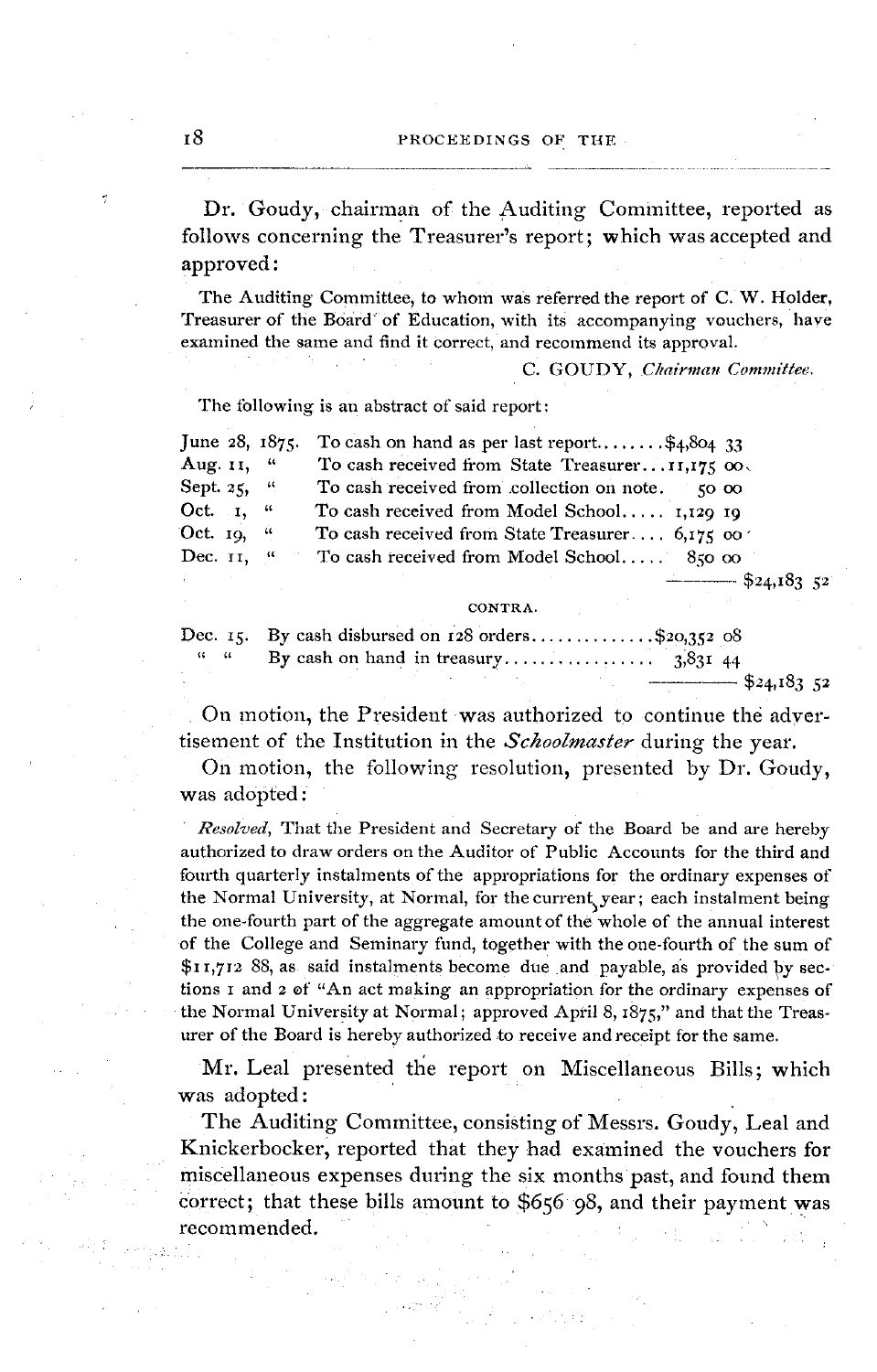The report of the dommittee was adopted and orders directed to be drawn on the Treasurer for the several amounts.

## It was

*Resolved,* That the sum of \$250 be placed at the disposal of the President of the University for contingent expenses.

The Committee on Teachers announced that Prof. E. C. Hewett accepted the position of temporary President on the terms proposed,

On motion of Mr. Knickerbocker, the salary of Prof: Forbes was fixed at \$1,75o per annum.

The subjoined resolution was, on motion of Mr. Clark, adopted:

*Resolved,* That the Committee on Teachers and Salaries be instructed to report at the next meeting of this Board a complete schedule of salaries now paid to teachers, and a schedule of salaries for the ensuing year, the same being based upon a fixed salary for the position-not the teacher-graded according to years of service, with the privilege, of electing teachers at the highest salary, when length of service elsewhere warrants it. Such election, however, only to be made by a two-thirds vote of the members of the Board.

Mr. Carter offered the following, which, on motion, was adopted:

*Resolved,* That the proper committee be authorized to have erected the pipe for the escape steam, referred to in the President's report. Also, that that committee ascertain the expense of building new steps at the south entrance, and report the same at the next meeting of the Board.

The resolution following was offered by Mr. Gastman. and adopted by the Board:

Your Committee on Teachers and Salaries respectfully recommend the employment of Miss EmmaJ. Todd as assistant teacher, at a salary of \$80o for the present year.  $E. A. GASTMAN$ ,

E. L. WELLS, C. F. NOETLTNG.

## A resolution by Mr. Carter, as follows, was adopted:

*Resolved*, That the Committee on Teachers be authorized to engage such assistance as they may think best to supply the place of Prof. llewett.

The Committee on Text Books and Course of Study were directed to ascertain if the course of instruction could not be so amended as to give more time to Natural History.: